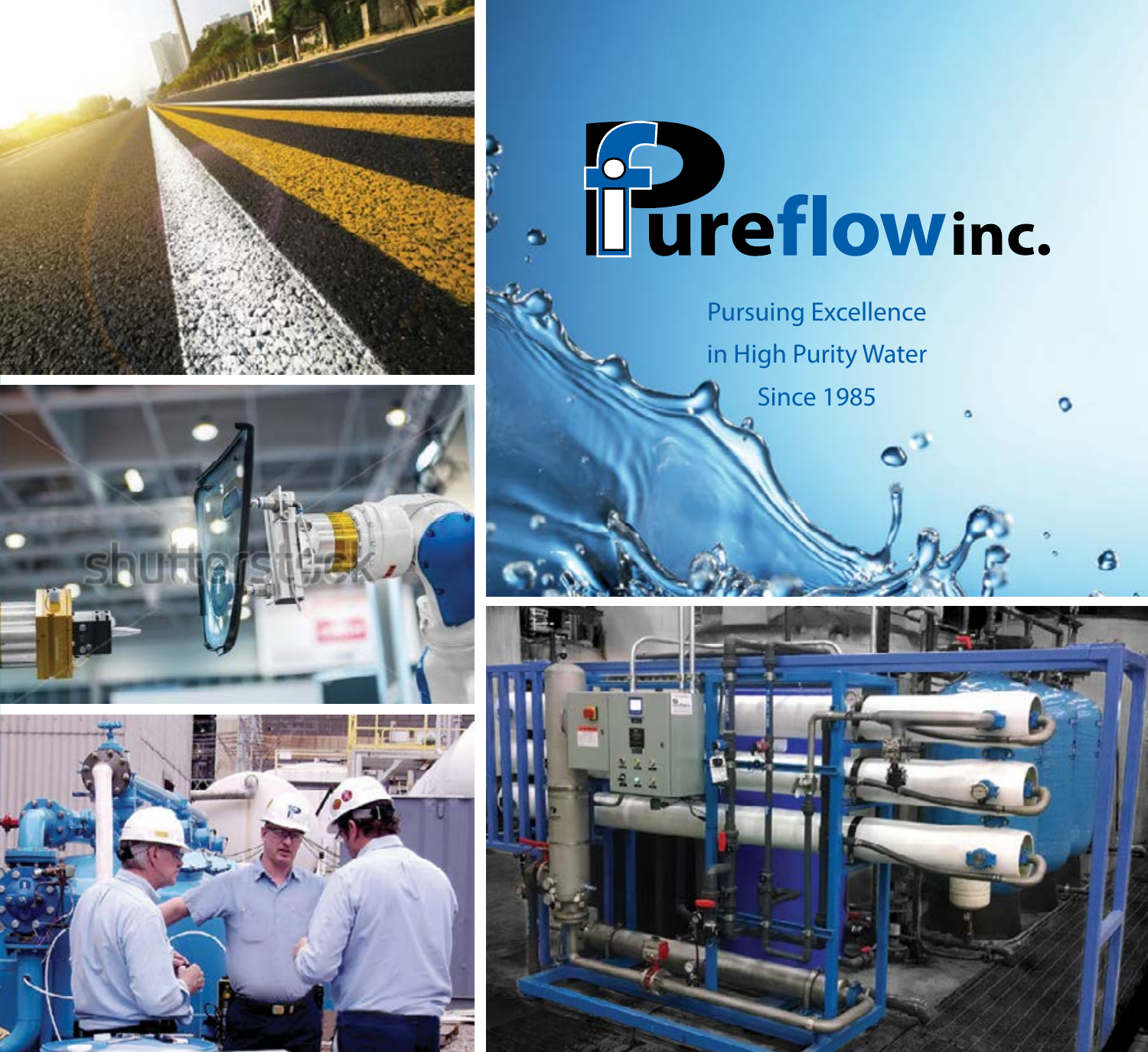

#### **Providing Peace of Mind**

At Pureflow, dependable service is not only our trademark; it is our foundation, our cornerstone and your peace of mind. As part of our service and support, we offer several maintenance options to suit your company's needs and budget. These service plans can include scheduled and emergency situations that may arise.

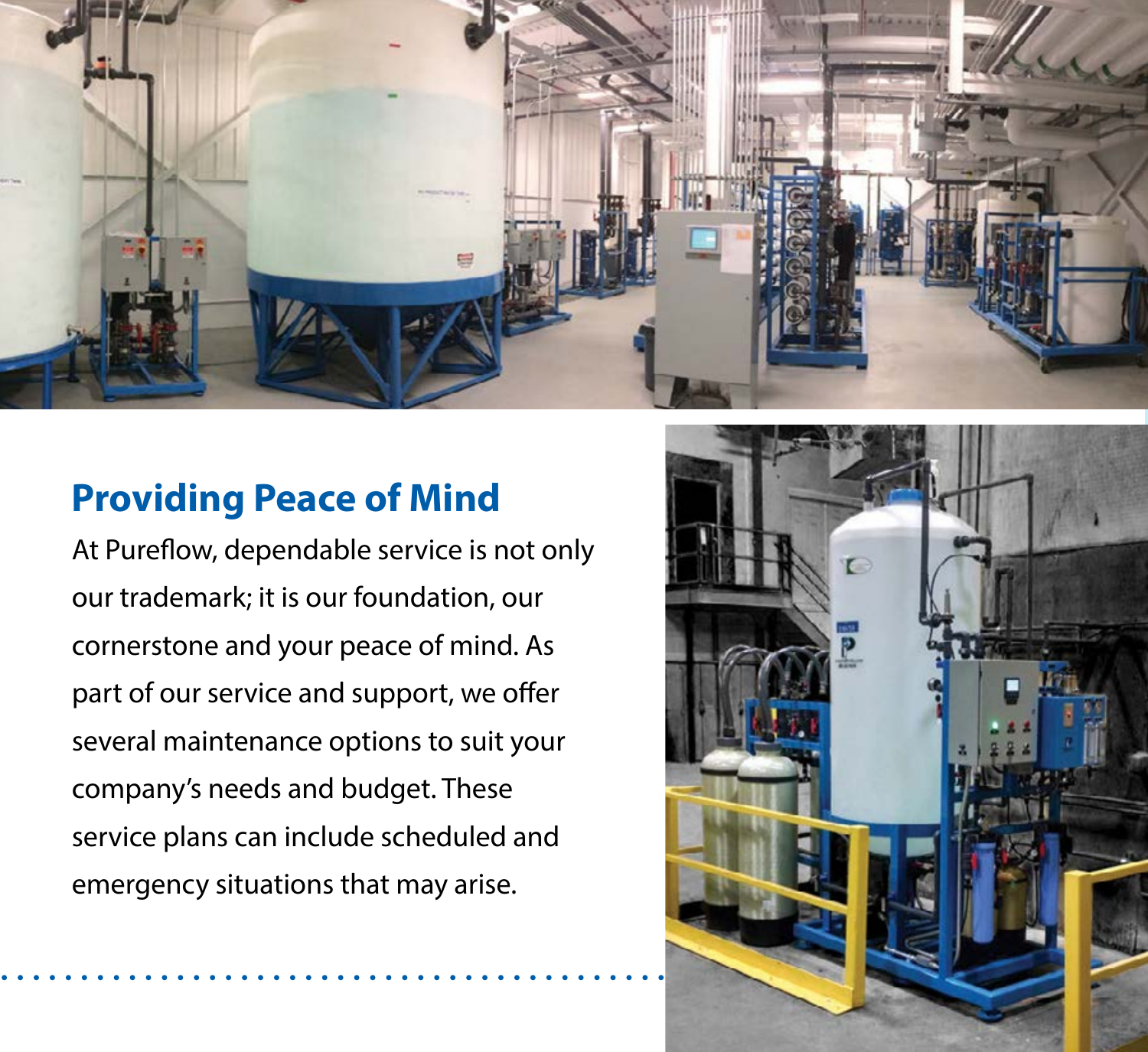## **Pureflow's Technologies Include:**

- Pretreatment and Filtration
- Reverse Osmosis
- Deionization
- Electrodeionization
- Ultraviolet **Technology**
- Ozonation
- High Purity Piping and Storage
- Controls and Instrumentation









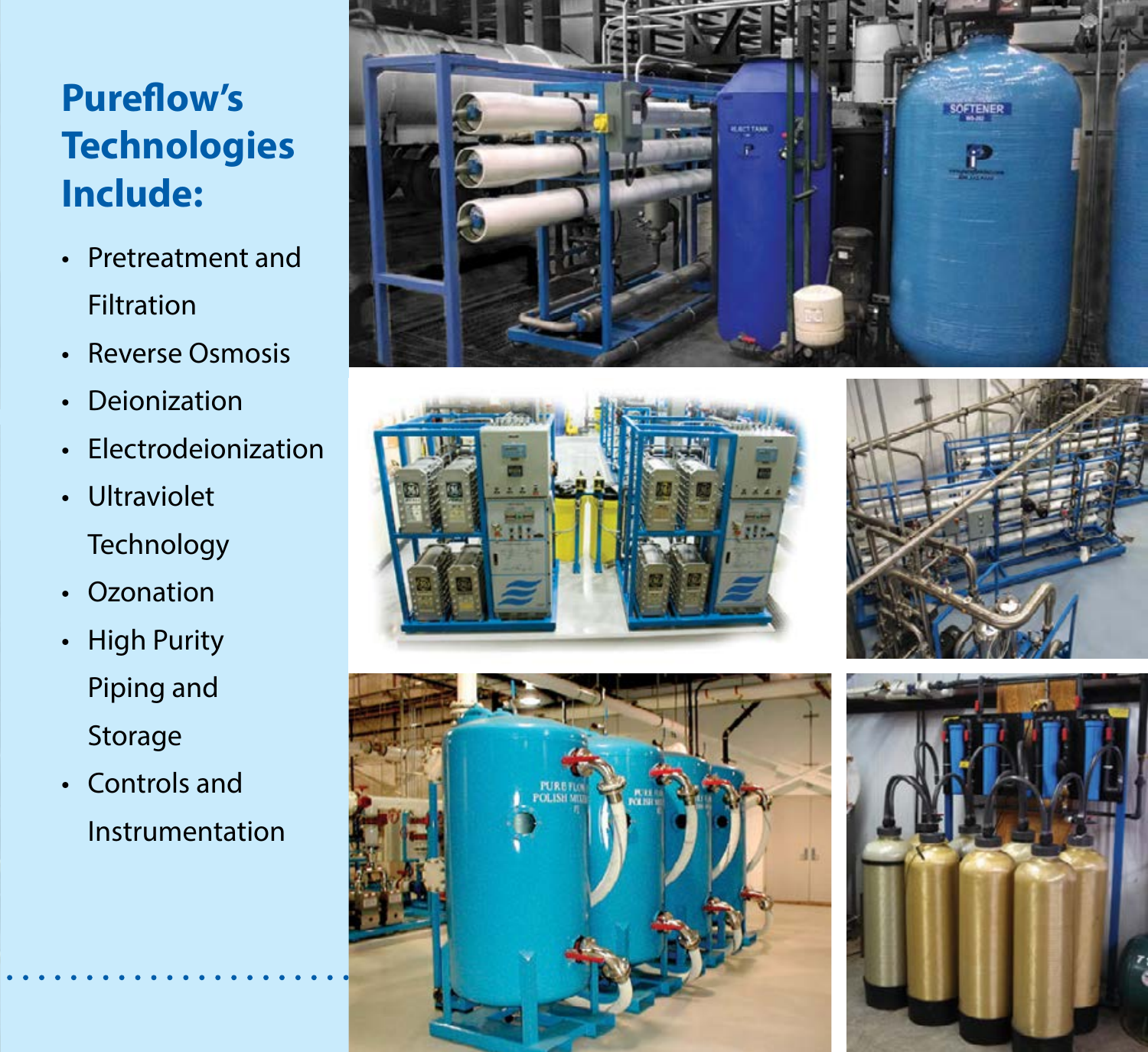When it comes to high purity water, Pureflow partners with you in achieving your specific product quality. Our services include:

- **Portable Exchange DI**
- **Remote Monitoring**
- **Preventive Maintenance**
- **▲ 24-hour On-call Service**
- **OSHA Certified Technicians**
- **↓ RO Cleaning**
- **Media Rebed**
- **Mobile Services**
- **Custom Engineering**
- **Educational and Technical Training**

### **(800) 242-9430 | www.pureflowinc.com**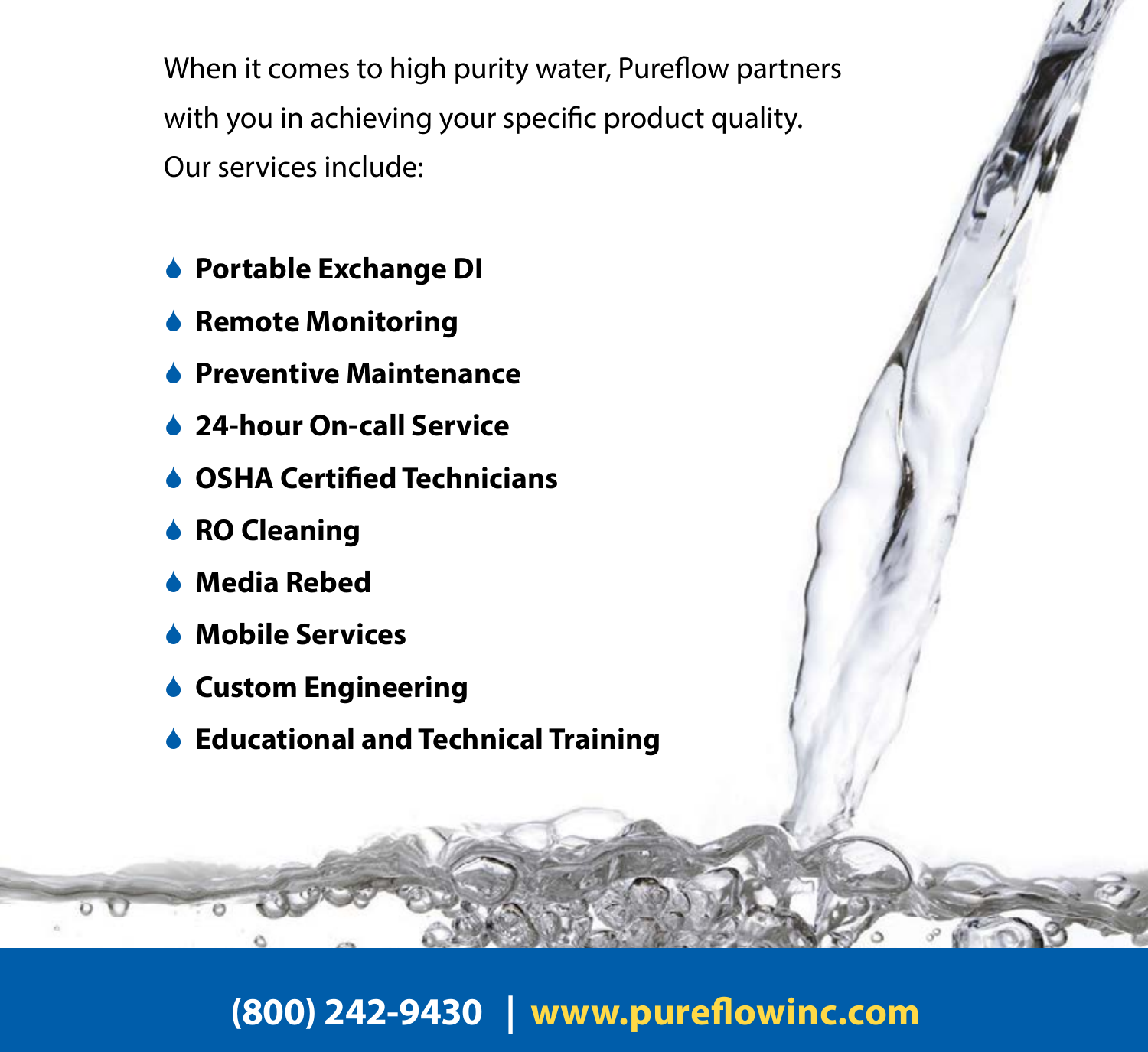

Pureflow has been a leader in the high purity water market since 1985. We provide quality, cost-effective solutions to meet your specifications. Not only can we provide emergency and supplemental water support, we can also design, build, install and maintain a high purity water system to meet your needs. Pureflow's professional service technicians are trained to ensure your system will deliver years of dependable high purity water.